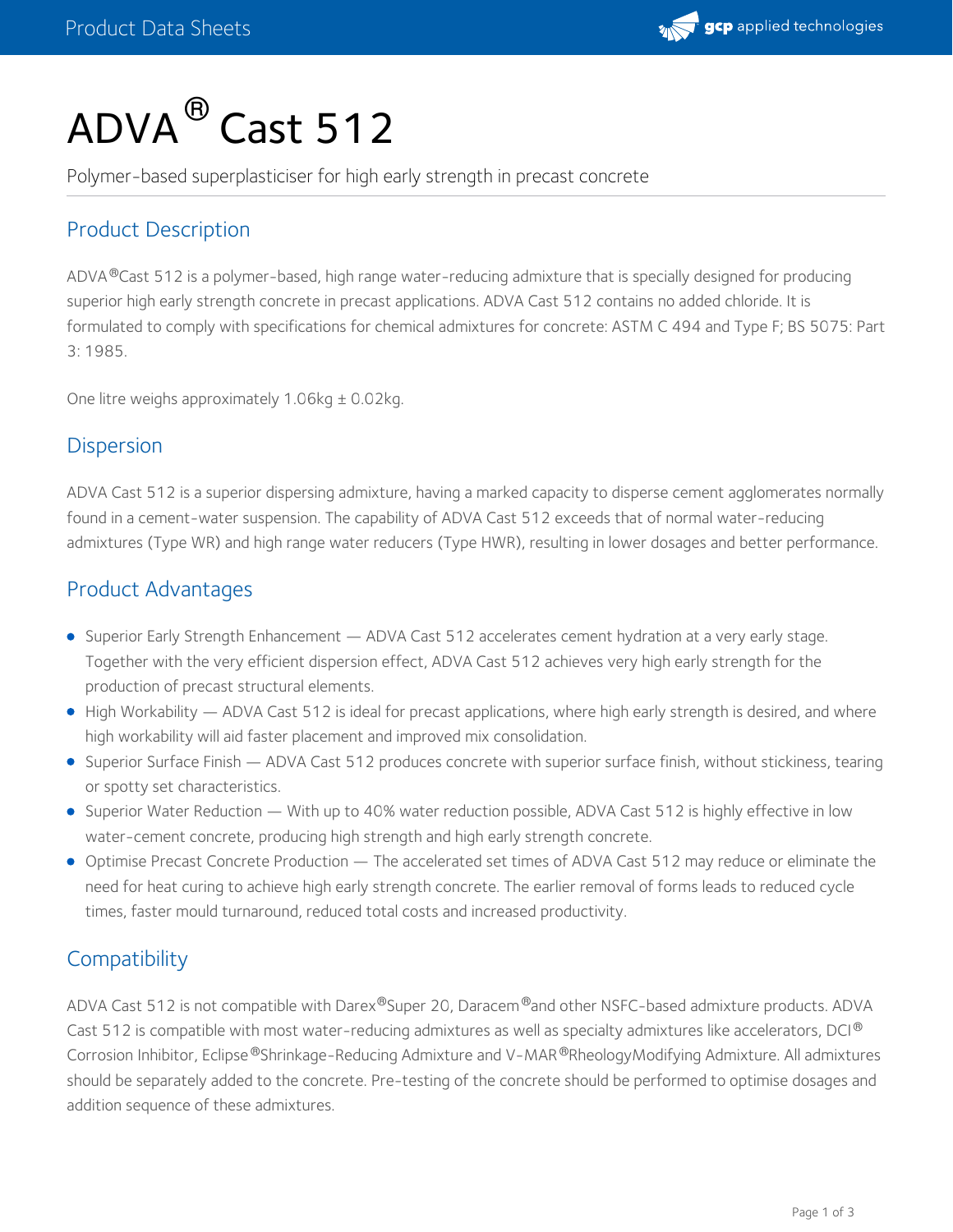

# Dispensing Equipment

Please contact your local GCP representative for further information regarding the dispensing equipment for this product.



#### Uses

ADVA Cast 512 produces concrete with high early strength for precast concrete elements, while at the same time achieving high workability for easy and fast placement of concrete. It also allows concrete to be produced with very low water-cement ratios in low to high slump ranges.

## Addition Rates

Addition rates of ADVA Cast 512 can vary with type of applications, but will normally range from 200 to 1,000mL / 100kg of cementitious material. In most instances, the addition of 300 to 800mL / 100kg of cementitious material will be sufficient. Should conditions require using more than recommended addition rates, please consult your local GCP representative.

## Packaging

ADVA Cast 512 is available in 205L pails and in bulk.

ADVA Cast 512 contains no flammable ingredients. It will begin to freeze at approximately 0ºC, but will return to full strength after thawing and thorough agitation.

In storage, and for proper dispensing, ADVA Cast 512 should be maintained at temperatures above 0ºC.

# Health and Safety

Please refer to ADVA Cast 512 Material Safety Data Sheet or consult GCP Applied Technologies.